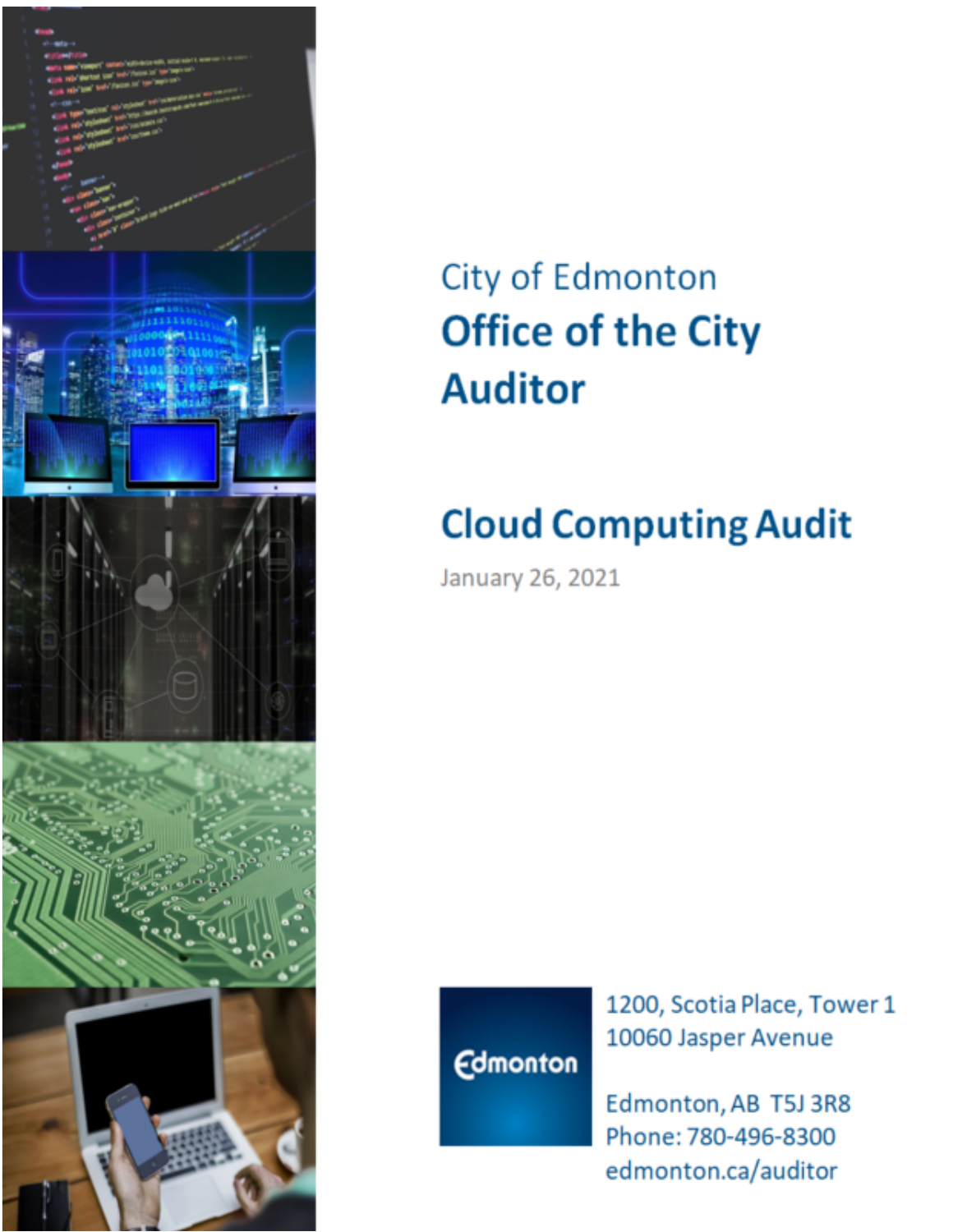| <b>Report Highlights</b>                            | <b>About the Cloud Computing Audit</b>                                                                                                                                                                                                                                                                                                                                                                             | $\mathbf{2}$ |
|-----------------------------------------------------|--------------------------------------------------------------------------------------------------------------------------------------------------------------------------------------------------------------------------------------------------------------------------------------------------------------------------------------------------------------------------------------------------------------------|--------------|
|                                                     | <b>Governance</b>                                                                                                                                                                                                                                                                                                                                                                                                  | 6            |
|                                                     | <b>Control Effectiveness</b>                                                                                                                                                                                                                                                                                                                                                                                       | 12           |
|                                                     | <b>Conclusion</b>                                                                                                                                                                                                                                                                                                                                                                                                  | 16           |
|                                                     | <b>Appendix - Audit Scope</b>                                                                                                                                                                                                                                                                                                                                                                                      | 17           |
|                                                     |                                                                                                                                                                                                                                                                                                                                                                                                                    |              |
| <b>Audit Objectives</b>                             | <b>Governance</b><br>To determine if the City's cloud computing policies are in line<br>with best practices.                                                                                                                                                                                                                                                                                                       |              |
|                                                     | <b>Control Effectiveness</b><br>To determine if there are any control deficiencies that could<br>negatively impact the organization.                                                                                                                                                                                                                                                                               |              |
| <b>Scope</b>                                        | Our review of cloud computing policies was based on<br>documentation available as at June 30, 2020. For purposes of<br>this audit and work performed around the Governance<br>Objective, "policies" were considered to be any official City of<br>Edmonton document relevant to the use of cloud services (e.g.,<br>Directives, Standards, Specifications, Requirements or other<br>published guidance documents). |              |
|                                                     | Cloud computing services can be broken down further into<br>separate categories, depending on the nature of the<br>arrangements. Our project focused on Software-as-a-Service<br>(SaaS) cloud services, and specifically those that are not<br>operated by the Open City and Technology Branch.                                                                                                                    |              |
|                                                     | We did not perform testing related to the actual operations of<br>the cloud computing vendors.                                                                                                                                                                                                                                                                                                                     |              |
|                                                     | Please see Appendix - Audit Scope for additional scoping<br>details, including limitations to our intended testing approach.                                                                                                                                                                                                                                                                                       |              |
| <b>Statement of Professional</b><br><b>Practice</b> | This project was conducted in accordance with the<br>International Standards for the Professional Practice of<br>Internal Auditing.                                                                                                                                                                                                                                                                                |              |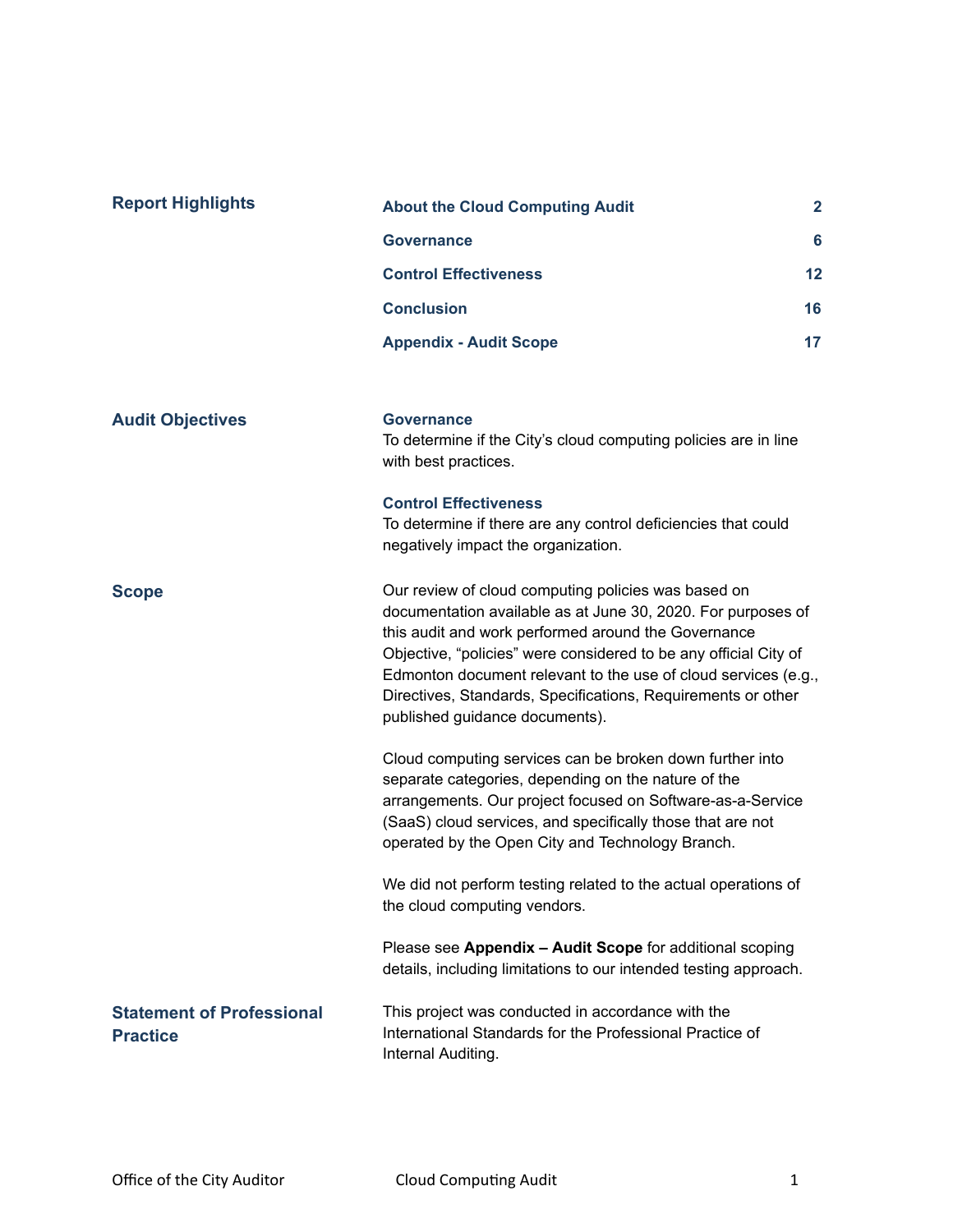<span id="page-2-0"></span>

**What is cloud computing** Cloud computing is a model for enabling access to a shared pool of computing resources, with those resources being managed by a different organization than the one accessing them.

#### **Traditional Computing Model**

In the past, almost all IT functions were managed using in-house resources. This means that the organizations maintained space for data centres, purchased computer servers and application software, and looked after all aspects of keeping those things up to date. City data would be stored on its own, within facilities that the City has exclusive use of.



#### **Cloud Computing Model**

Today, some of the City's services and equipment related to those IT functions are managed externally through cloud computing arrangements, where the City pays a vendor to look after those pieces of the operations. Often with cloud computing, all that is required on the user's side is a computer and a connection to the Internet. City data can be stored alongside data from other companies, outside of City-run facilities.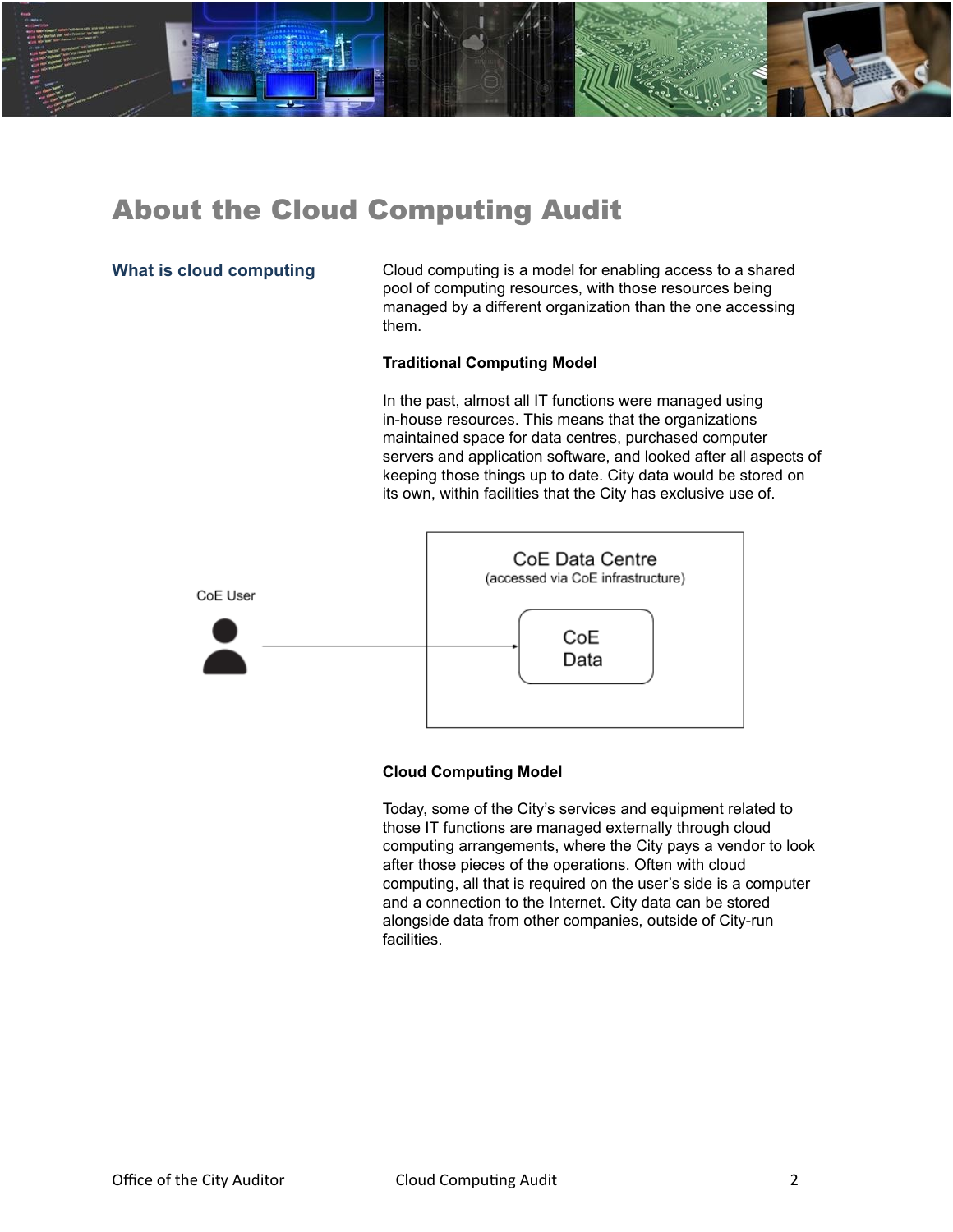

## **What are the benefits to cloud computing?**

Cloud computing can lead to a number of benefits such as reduced need for space, equipment and maintenance – the vendor looks after all of these considerations.

It can also reduce the in-house burden of needing a team of program specialists, database managers and helpdesk agents who deal with ensuring that the applications are up to date and running properly, as these responsibilities are also transferred to the vendor.

By outsourcing to a specialized vendor, there is potential for overall cost savings for the customer (the City), as the vendor can capitalize on economies of scale resulting in lower operating costs than the City would be able to realize operating in-house.

**What are the risks related to cloud computing?**

As much as there may be a number of benefits, using cloud services introduces new and different risks as well.

Cloud computing can result in an organization losing the ability to control who accesses the facilities where data is stored, and the level of security used to protect those sites.

The organization also relies on the service provider to ensure the ongoing and optimal performance of the application and network. If the service provider's performance fails, the City's information or ability to make use of a potentially critical application could be at risk. As importantly, the City's productivity may suffer due to the impact of network failures that lead to unplanned downtime.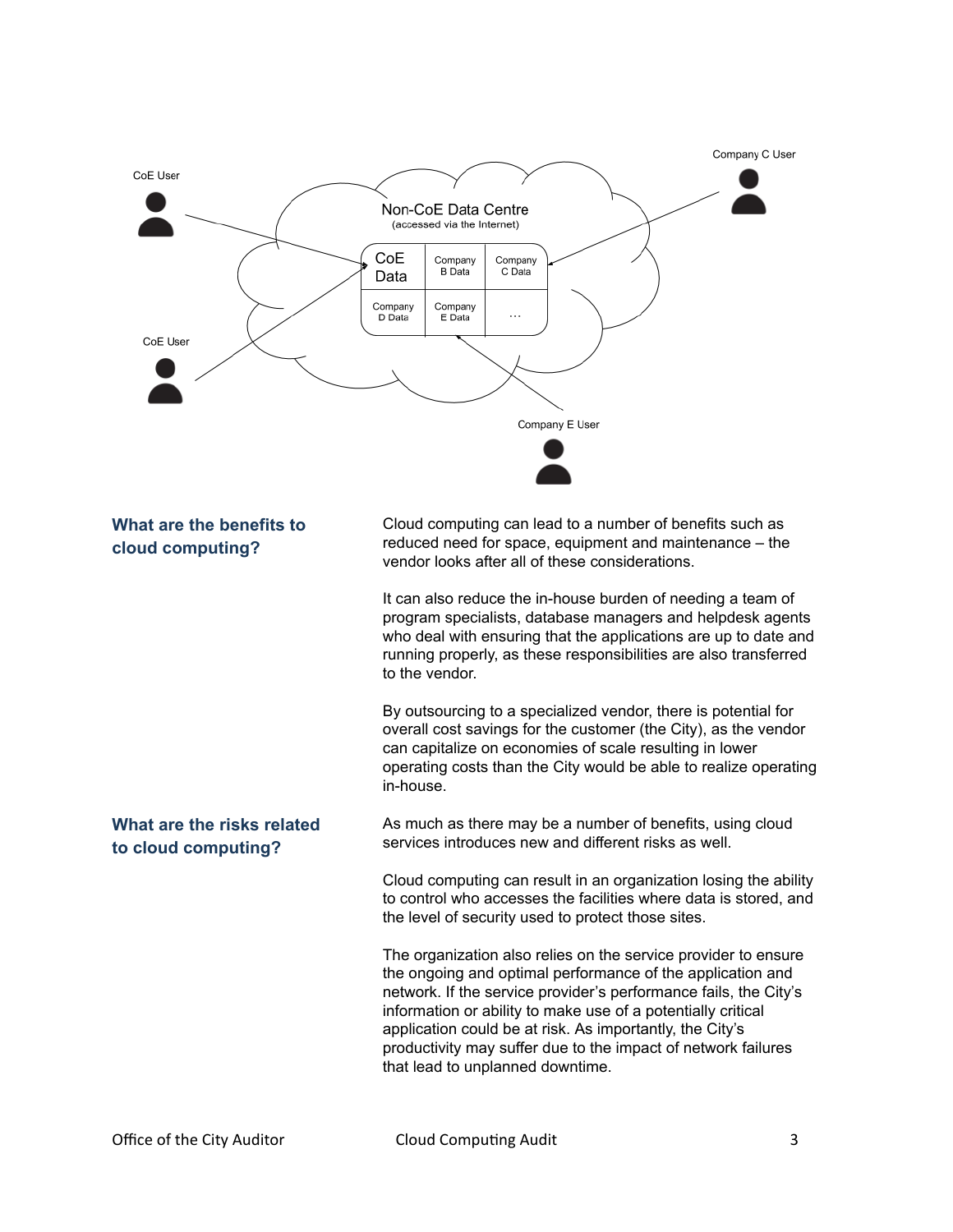Depending on how the cloud service is designed, organizations using those services may not have as much control over things such as security of data, users' access to services or incident response processes.

### **Centralized vs. Decentralized models**

Some organizations operate cloud services in a fully *centralized* manner, where one part of the organization has visibility and control over those operations. This model offers the greatest level of control, but generally also carries the highest cost and administrative burden. If the City of Edmonton were to operate in this manner, it would most likely be the Open City and Technology Branch performing that centralized role, and the basic process would be as follows:

#### **Centralized Model**

**Decentralized Model** 



Alternatively, organizations can take a *decentralized* approach, where there is no single group to control cloud services. Individual business areas are able to implement and operate cloud services on their own. A decentralized model presents higher risk if the individual business areas don't follow best practices for implementing cloud services; however, this model provides more operational flexibility to the business areas as they don't require the involvement or approval of another operating group.The basic process flow of a fully decentralized model would be as follows:



The City of Edmonton operates in a *hybrid* model with respect to cloud computing; certain cloud services are controlled from a centralized perspective, but the City also allows decentralized operation of cloud services. These decentralized operations are still required to go through an initial review with the Open City & Technology Branch, however given the ease of implementing a cloud service, this may not occur in all instances (whether intentionally or by accidental omission).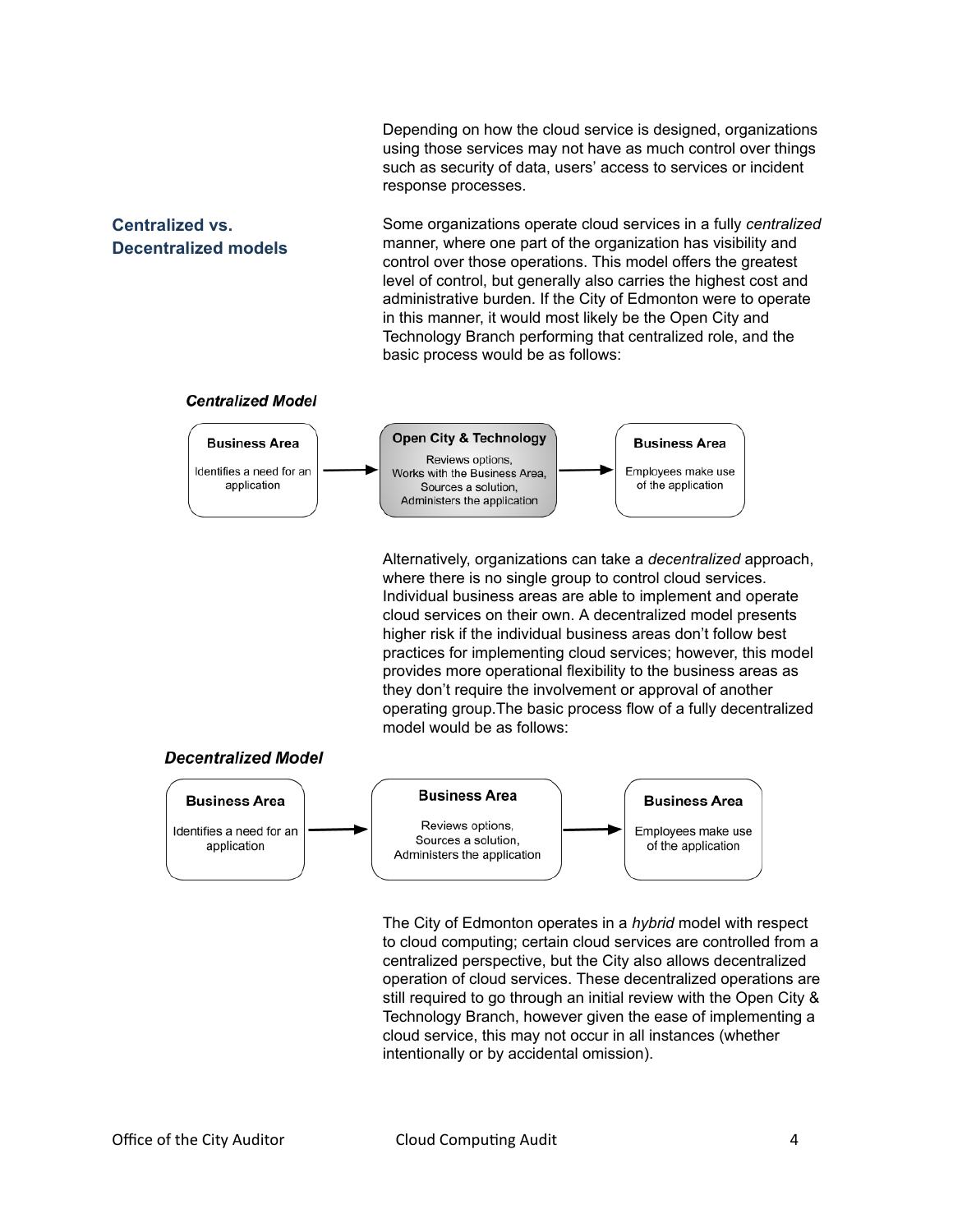



In order to protect the City's digital assets<sup>1</sup>, the Open City and Technology Branch has created a governance framework that sets out expectations of any business areas controlling their own services. Part of this includes a requirement for business areas to seek agreement from the Open City and Technology Branch in advance of implementing a new service, which would only be granted after a review of the service.

As long as the governance framework is well-designed, and those employees who are responsible for the services adhere to that framework, operating in a decentralized or hybrid model is generally considered to be acceptable from an organizational risk perspective.

**Why was this audit performed?**

Given the rapidly changing environment in which IT operations now exist, and the popularization of cloud computing as a model for IT services, we felt that this was an appropriate time to evaluate the governance framework and operation of cloud services in place at the City.

This increase in cloud service usage, combined with the hybrid model in use at the City, means that it is more important than ever to have a strong framework in place and for business areas to adhere to comply with corporate policy.

<sup>&</sup>lt;sup>1</sup> Digital Asset - A digital resource that the City possesses or employs and assists in achieving its business objectives. Digital Information, and supporting technology, as well as Operational Technology (such as Health and Safety systems) are examples of digital assets. [*COE Definion*]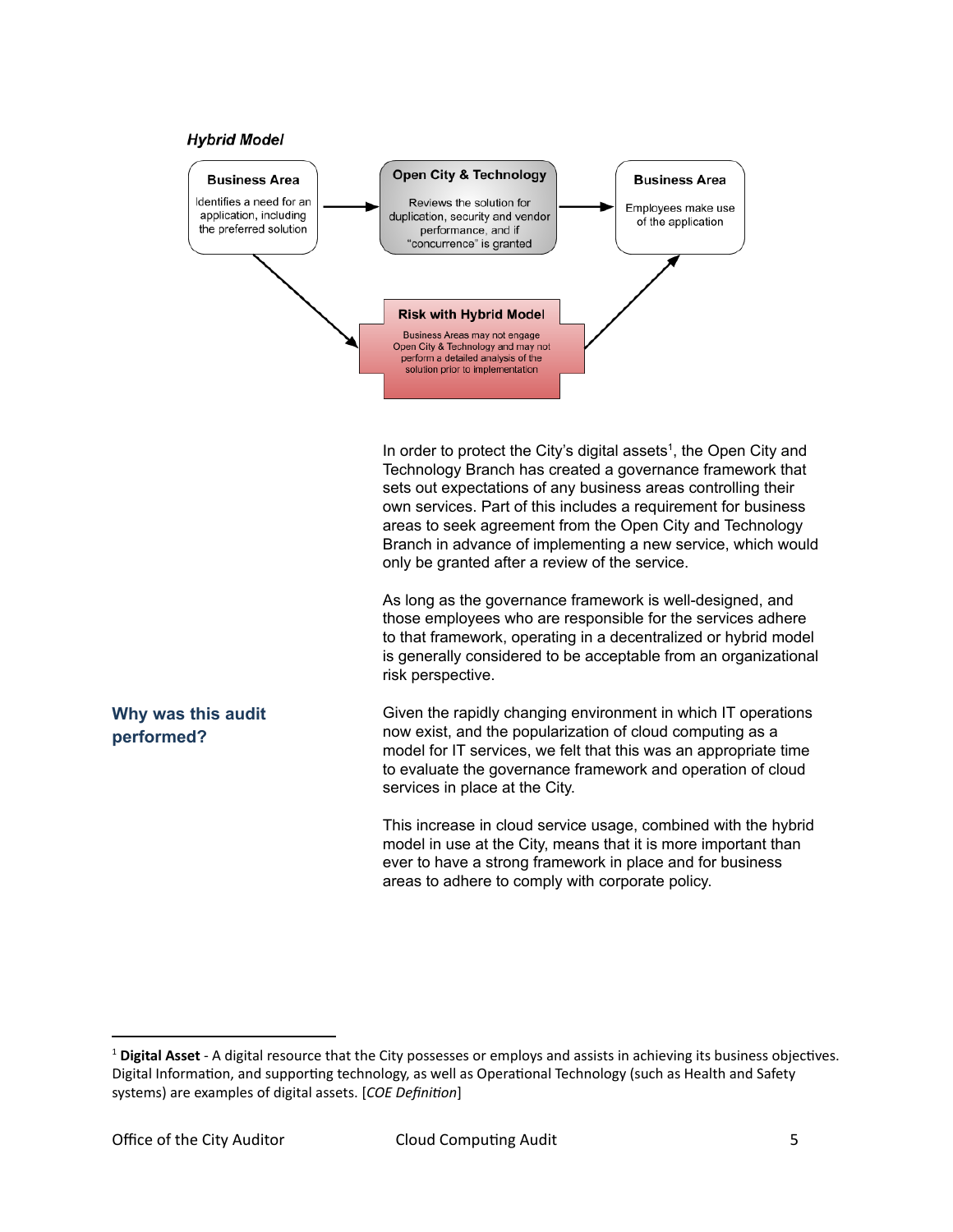## <span id="page-6-0"></span>Governance

#### **Governance framework for cloud computing**

Prior to the Fall of 2018, cloud computing requirements at the City were not fully defined and guidance was provided on an ad hoc basis.

Beginning in 2019, the Corporate Information Security Office within the Open City and Technology Branch began to create and implement formal directives and standards around cyber security, which includes the use of cloud services. They have also published a number of resource documents specifically covering contractual requirements and key controls relating to cloud services.

Collectively, these directives, standards and guiding documents will be referred to as the "governance framework" for cloud computing.

### **What are the best practices?**

Best practices can be viewed as falling into two categories; before a cloud service is put into use (pre-implementation), and once that service is being used (continued operations).

#### **Pre-Implementation**

Prior to a cloud service being adopted or implemented, there is a level of due diligence that should be taken into account. For instance:



Is there a specific reason for not using a service that is already in use within the City?



Is the vendor a reputable company with a strong history of operations?



Can the vendor demonstrate that their systems can adequately protect the City's digital assets, in line with the criticality of the service or the sensitivity of information being stored?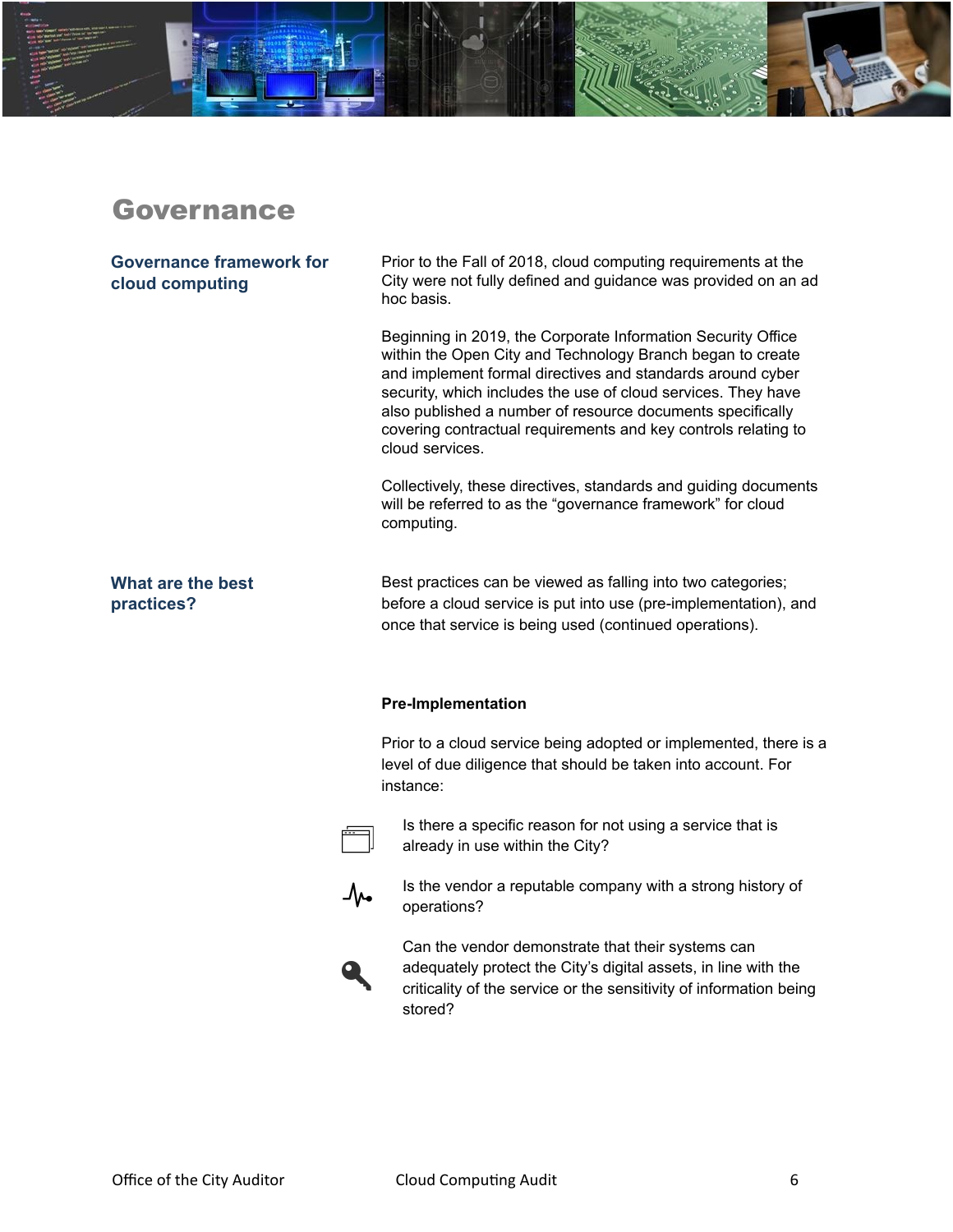#### **Continued Operations**

When a cloud service is being used, there are a number of considerations that should also be in place, such as:



Is the City able to control access to the service, and are user accounts reviewed on a regular basis?



Are the security levels still appropriate for the criticality of the service or the type of information being stored?



Is the performance of the vendor monitored on an ongoing and regular basis?

The amount of due diligence and focus on controls should be in line with the criticality of the business function and the sensitivity of the information stored by the service; that is, if the service relates to things such as critical infrastructure or health and safety, or if it contains private information, more work should be done to ensure that the service is well run by the vendor, appropriate security is in place, and information is adequately protected, as shown in the graphic below.



Importance of Service to City Infrastructure or Sensitivity of Information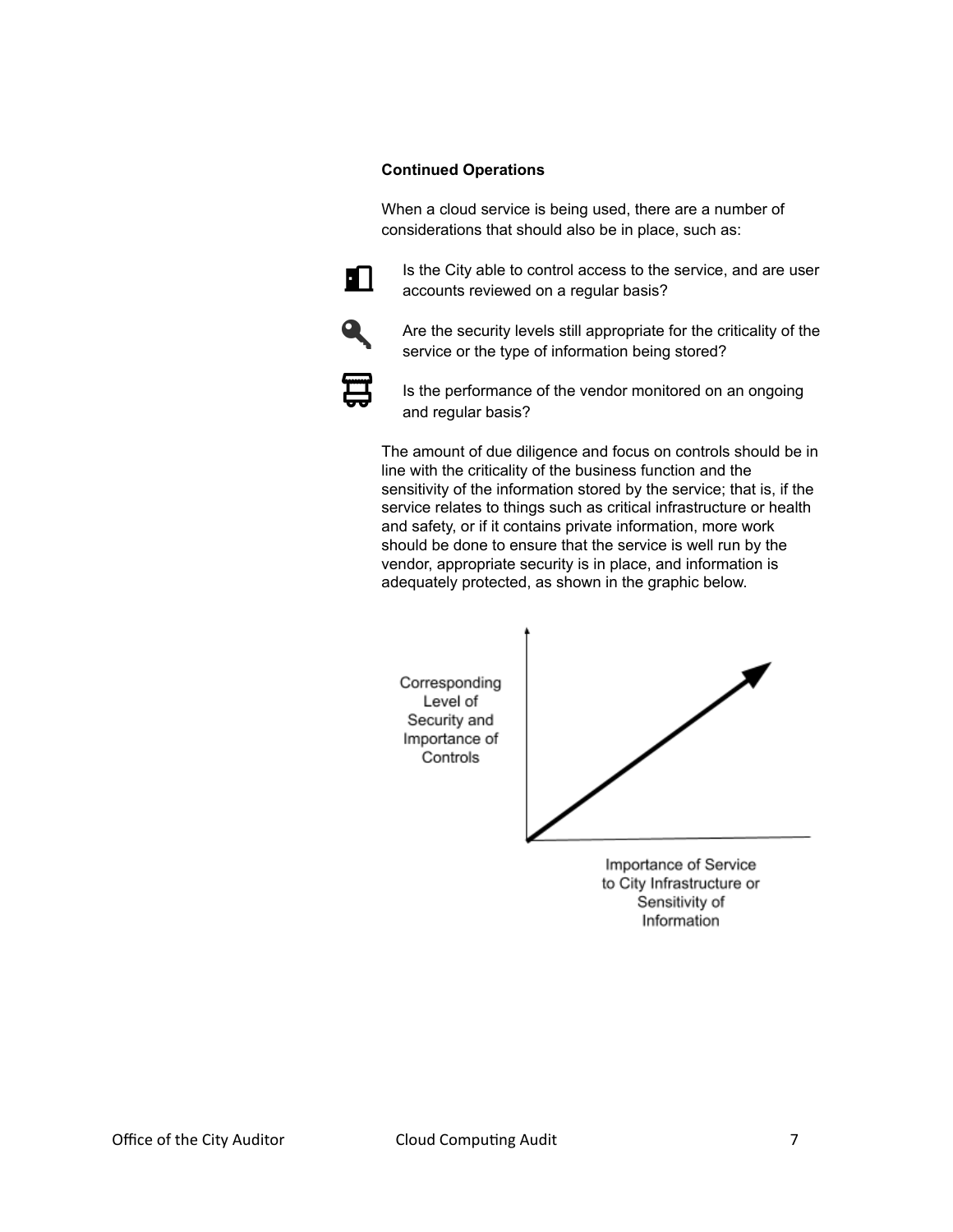| What did we do?   | The City of Edmonton's governance framework was designed to<br>align with ISO <sup>2</sup> , an established source for best practices in a<br>variety of business processes, including information technology.                                                                                                       |
|-------------------|----------------------------------------------------------------------------------------------------------------------------------------------------------------------------------------------------------------------------------------------------------------------------------------------------------------------|
|                   | ISO published a code of practice specifically related to cloud<br>services <sup>3</sup> , which includes implementation guidance over and<br>above their standard information security controls. The City's<br>cloud-related requirements and guidance were reviewed for<br>alignment with ISO's suggested guidance. |
|                   | Over and above the ISO guidance, the City's governance<br>framework was also compared to Government of Canada<br>guidance <sup>4</sup> for use of cloud services.                                                                                                                                                    |
|                   | This review was performed to determine whether or not the City's<br>governance framework was designed in such a way that<br>additional considerations and risks would also be addressed.                                                                                                                             |
| What did we find? | The City's current governance framework aligns with ISO<br>suggested guidance. It addresses several key control activities:                                                                                                                                                                                          |
|                   | Organization of information security, including definition of<br>roles and responsibilities;                                                                                                                                                                                                                         |
|                   | Access to services, controlling who is able to access them<br>and in what capacity;                                                                                                                                                                                                                                  |
|                   | Security around how the services are operated and<br>maintained; and,                                                                                                                                                                                                                                                |
|                   | Relationships with suppliers of cloud services, including<br>details of what should be included in the terms and<br>conditions of contractual agreements.                                                                                                                                                            |
|                   | The City's cloud computing governance framework is aligned<br>with the ISO guidance, and is also designed such that it<br>addresses the additional considerations and risk areas that were<br>identified in the Government of Canada guidance.                                                                       |

 $2$  ISO stands for the International Organization for Standardization.

<sup>3</sup> ISO Standard 27017-2015

<sup>4</sup> Government of Canada Security Control Profile for Cloud-based GC Services v1.1, 2018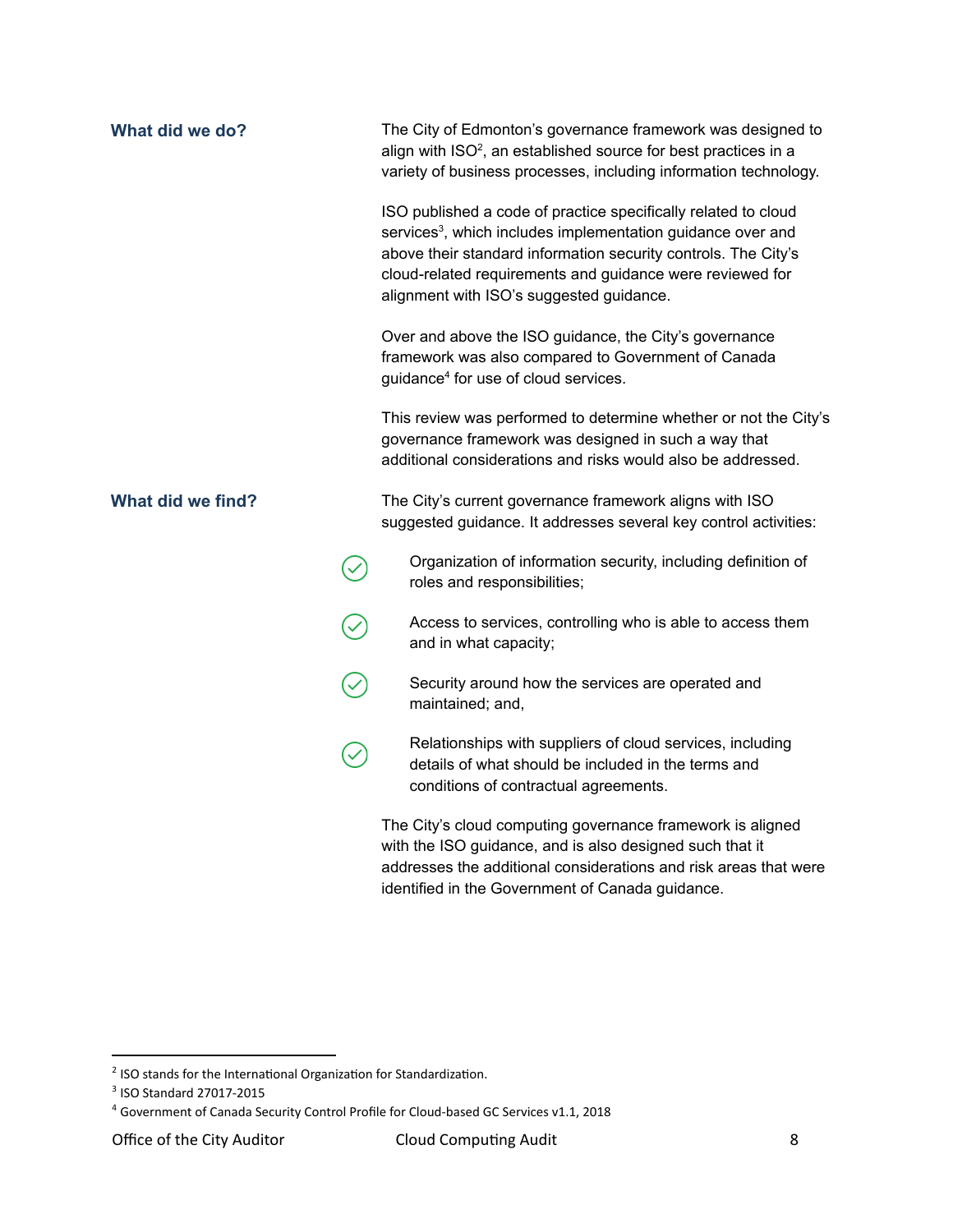During our audit, we reviewed the *Software Asset Management Standard Operating Procedure*. This internal procedure outlines the requirement for new software, including cloud services, to go through a review process to ensure that the service is needed (nothing currently used by the City could achieve the same purpose), and that the service is secure. The procedure has not been internally reviewed in over four years, even though it notes that it should be reviewed annually. This document should be updated as necessary, and should continue to be reviewed on a regular basis.

#### **Recommendation 1**

Update and review the Software Asset Management SOP

Ensure that the Software Asset Management Standard Operating Procedure is updated and is reviewed on a regular basis

## Responsible Party

Branch Manager, Open CIty & Technology Branch

Accepted by Management

#### Management Response

The Software Asset Management Standard Operating Procedure will be reviewed, updated and communicated to impacted personnel. The Standards Operating Procedure will be reviewed annually for accuracy and updated as needed.



Implementation Date

March 31, 2021

**Awareness of governance framework** The nature of cloud computing makes it easy for a business area, or even an employee within a business area, to start making use of a service without following best practices or corporate policy. In many cases, all that is required is for a user to set up an account and they are able to start using the service.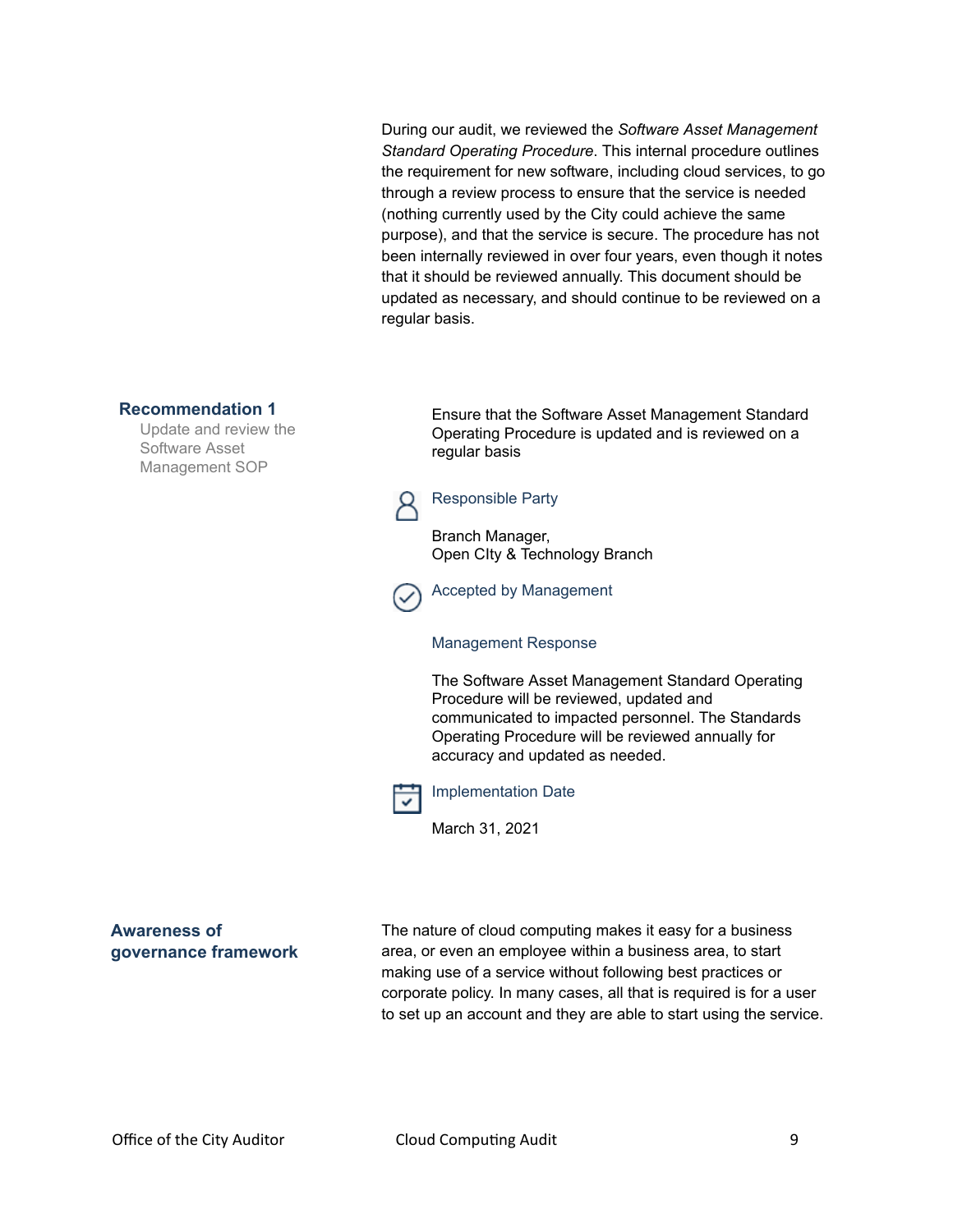Testing performed as part of control effectiveness indicated a lack of awareness of the various component parts within the City's governance framework. Branch Managers were made aware of their responsibilities related to services that their business areas were operating in April and May of 2019, and the Cyber Security Administrative Directive was approved in June of 2019. Beginning in 2019, OCT has also held quarterly Cyber Security Advisory Group meetings, with representatives from each City Department, with a mandate to "support the fulfillment of the business and service provider responsibilities as outlined in the Cyber Security Administrative Directive. Even though the cloud services found to be in use were each implemented prior to the formal governance framework, there should be awareness of current requirements.

OCT is positioned to assist business areas with understanding and navigating the requirements of the Directive, but given the hybrid model in use they are not in a position to know how each cloud service is being managed. Given that the City operates in a hybrid manner with respect to cloud services (that is, they allow business areas to make use of the services without centralized control), the accountability and responsibility for use of those services resides with the Branch Managers.

Regular reminders can help Branch Managers be continuously aware of their responsibilities to protect and safeguard the City's digital assets, including use of cloud service and information stored in the cloud.

#### **Recommendation 2**

Ensure Branch Managers are reminded of the responsibilities on a regular basis

Ensure that Branch Managers in areas operating cloud services are regularly reminded of their responsibilities under the Cyber Security Administrative Directive.



#### Responsible Party

Chief Information Security Officer, Open City & Technology Branch

Accepted by Management

#### Management Response

The Cyber Security Administrative Directive addresses the accountabilities of Asset Owners (Branch Manager or Deputy City Managers or City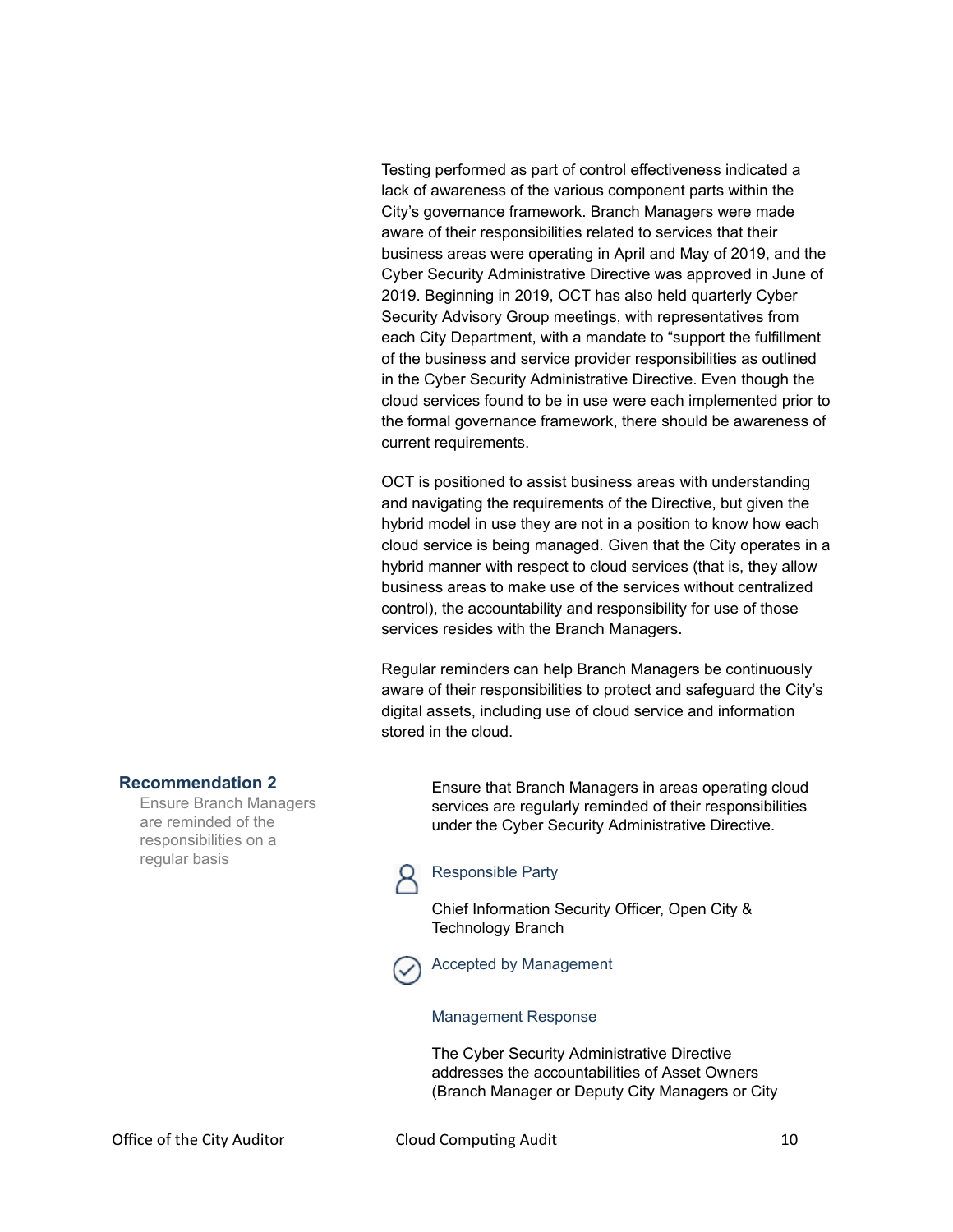Managers). During the rollout in 2019, the Administrative Directive was socialized with the Executive Leadership Team and each of the Departmental Leadership Teams. The responsibility for compliance with the Cyber Security Administrative Directive and associated Standards continues to remain with Branches operating cloud-based services and other technologies.

The Corporate Information Security Office will continue to regularly remind Branch Managers of their accountabilities related to cloud-based services, as well as the availability of assistance and guidance from the Open City & Technology Branch as well as the Corporate Information Security Office.



Implementation Date

March 31, 2021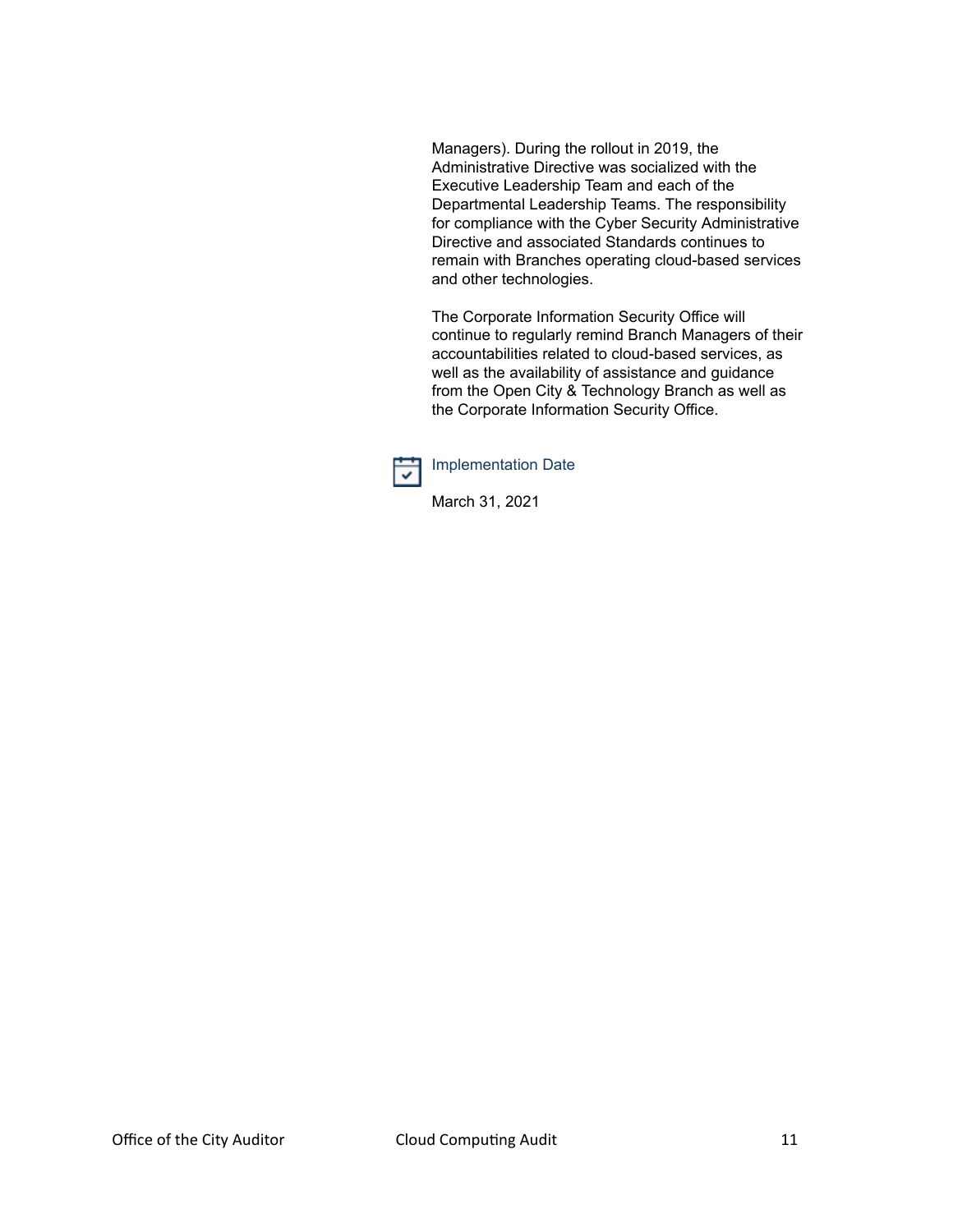<span id="page-12-0"></span>

**What did we do?** We performed a high level scan of 10 cloud services potentially accessed by the City, of which we identified only two services with continuous use. We performed a detailed review of these two cloud services to determine whether or not they were compliant with the governance framework.

> We asked the business area a series of questions to determine why, when and how the decision was made to use the service (pre-implementation due diligence); we also asked a series of questions related to the ongoing use and maintenance of the service, and vendor monitoring.

The two cloud services that were found to be in use related to file sharing, and to customer relationship management. We are not detailing the particular cloud services in use, or the Branches that are using them, as this could expose the City to additional risk.

**What did we find?** Even though the amount of testing related to cloud service usage was limited, there are still findings from the work that indicate a lack of compliance with Cyber Security Administrative Directive and the governance framework.

#### **Pre-Implementation**

Each instance of use was implemented before the current version of the governance framework was in place; however, there are still principles from the pre-implementation stage that should be evaluated even if the service is currently in use.

For example, it would still be diligent to assess the reason for using the service and to determine whether something else currently in use within the City could accomplish the same purpose; this is especially relevant when there is a cost related to using the service.

It would also be prudent to assess the vendor and whether or not they continue to be a reputable service provider, as part of continued operations of the cloud service.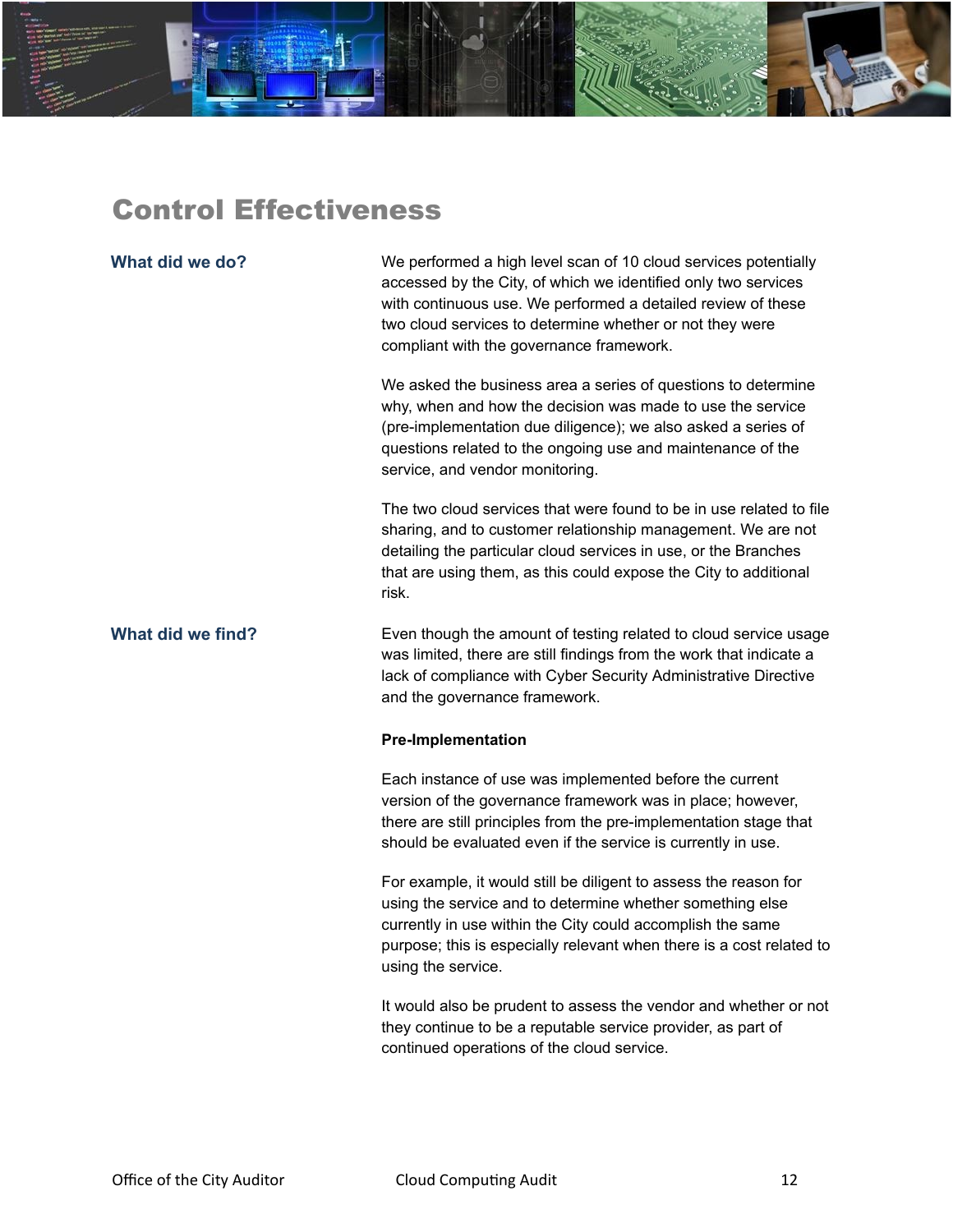Neither of the business areas using the file sharing service vetted that use through the Open City and Technology Branch.

#### **Continued Operations**

#### *File Sharing Service*

Both instances of the file sharing cloud service were implemented in order to share large files with external partners, at the request of those partners.

Information shared by one of the two business areas is considered private and confidential, which increases the need for use of that service to comply with the governance framework.

There are a number of controls that are not being managed, with the use of the file sharing cloud service:

Within one of the business areas, accounts are set up individually, with no ability for someone else in the business area to turn off access. Without being able to control access to the service, if an employee were to leave the City that person could still have access to anything that was stored in the cloud. This contrasts with the City's use of centrally-managed cloud services, where the City is able to turn off a former employee's access.

The business areas are unaware of the security levels in place with the service, and therefore cannot determine if those levels are appropriate for current usage. Reliance is being placed on the external partners having done enough due diligence to ensure that security levels are appropriate.



- 11

The business areas are not monitoring vendor performance on a regular basis. This means that they may be unaware if issues exist with the service provider's operations, including issues that could suggest usage should be discontinued.

#### *Customer Relationship Management Service*

One business area uses the service as a customer relationship management tool, whereas the other area uses it solely for approving time related to contractor usage. The operational controls around use of the customer relationship management cloud service are stronger than those in place with the file sharing service.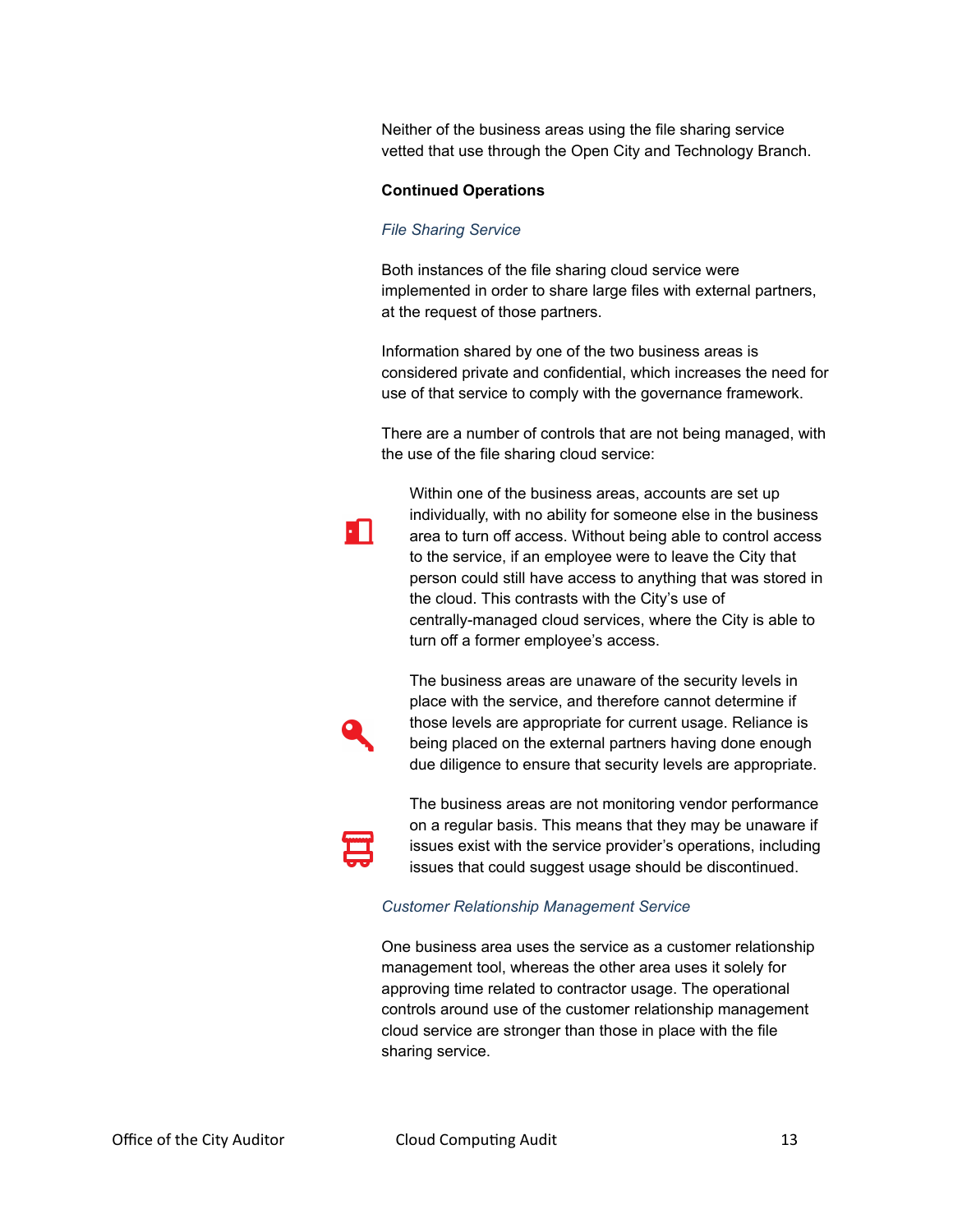With respect to the controls around the cloud service:



The service provides an ability to centrally control user accounts, which is necessary to be able to regulate access for both current and departing staff.



Risks related to the security of the customer relationship management service are lower based on the nature of its use, but may still contain some confidential information. This requires that the business areas be aware of and comfortable with the security levels in place.



The business areas are not monitoring vendor performance on a regular basis. This means that they may be unaware if issues exist with the service provider's operations, including issues that could suggest usage should be discontinued.

These findings indicate non-compliance with the Cyber Security Administrative Directive and overall governance framework, which is important to maintain continued operations and the security over the City's digital assets. Business areas operating cloud services should comply with the controls included in the framework.

#### **Recommendation 3**

Ensure compliance with the Cyber Security Administrative Directive

Ensure that business areas operating the cloud solutions reviewed in this audit are able to demonstrate compliance with the Cyber Security Administrative Directive, or have explicitly accepted the risks of continued operations.

Responsible Party

Branch Manager, Open CIty & Technology Branch

Accepted by Management

Management Response

The responsibility for compliance with the Cyber Security Administrative Directive and associated Standards continues to remain with Branches operating cloud-based services and other technologies.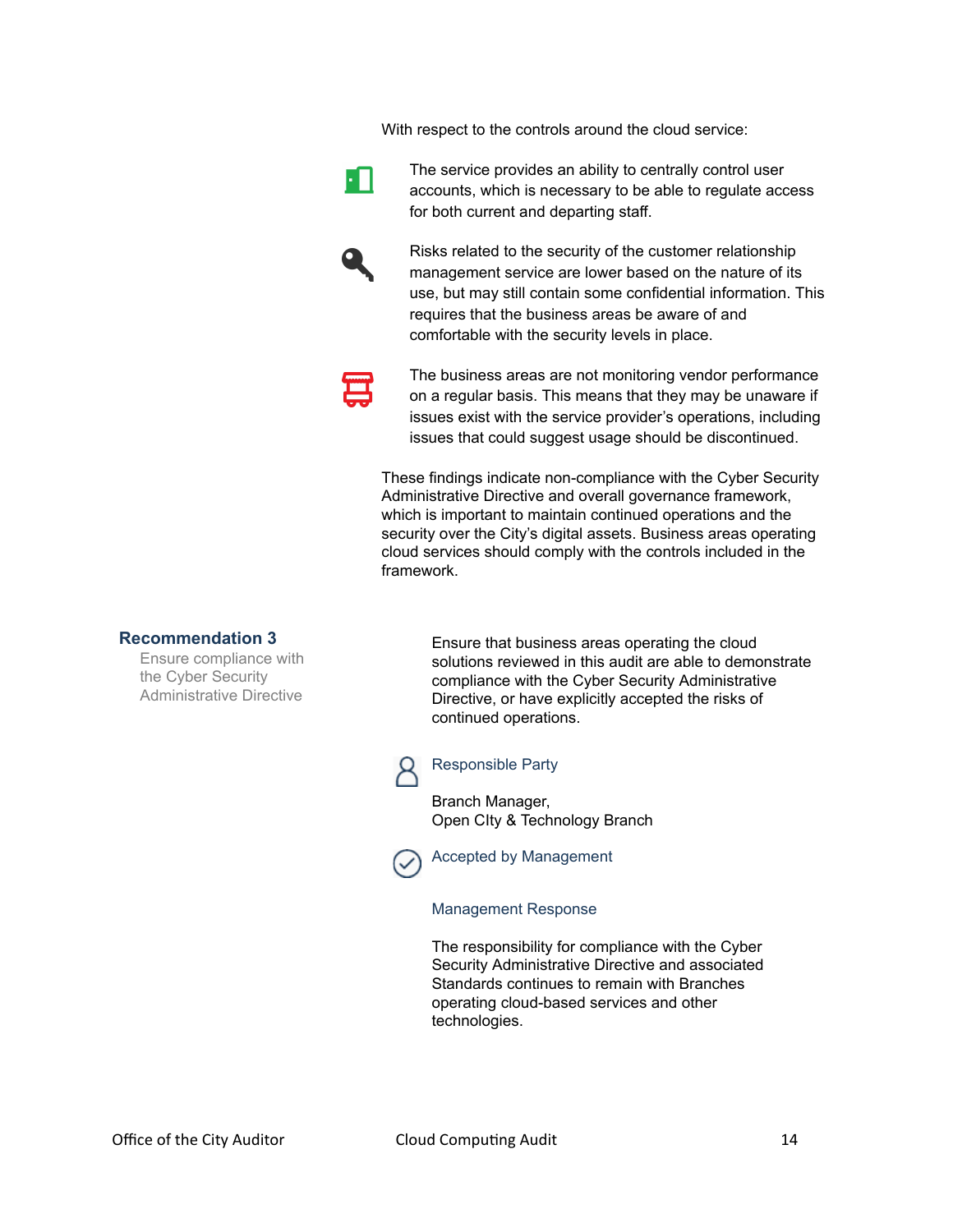The Open City & Technology Branch will request that the business areas highlighted in this audit demonstrate their compliance with the Cyber Security Admininstructive Directive. The Open City & Technology Branch will develop and provide a self-assessment framework to the business areas, for the business areas to perform the self-assessment of compliance. If the business areas have not and do not wish to align to the Cyber Security Administrative Directive, their acceptance of risks will be formalized.



Implementation Date

September 30, 2021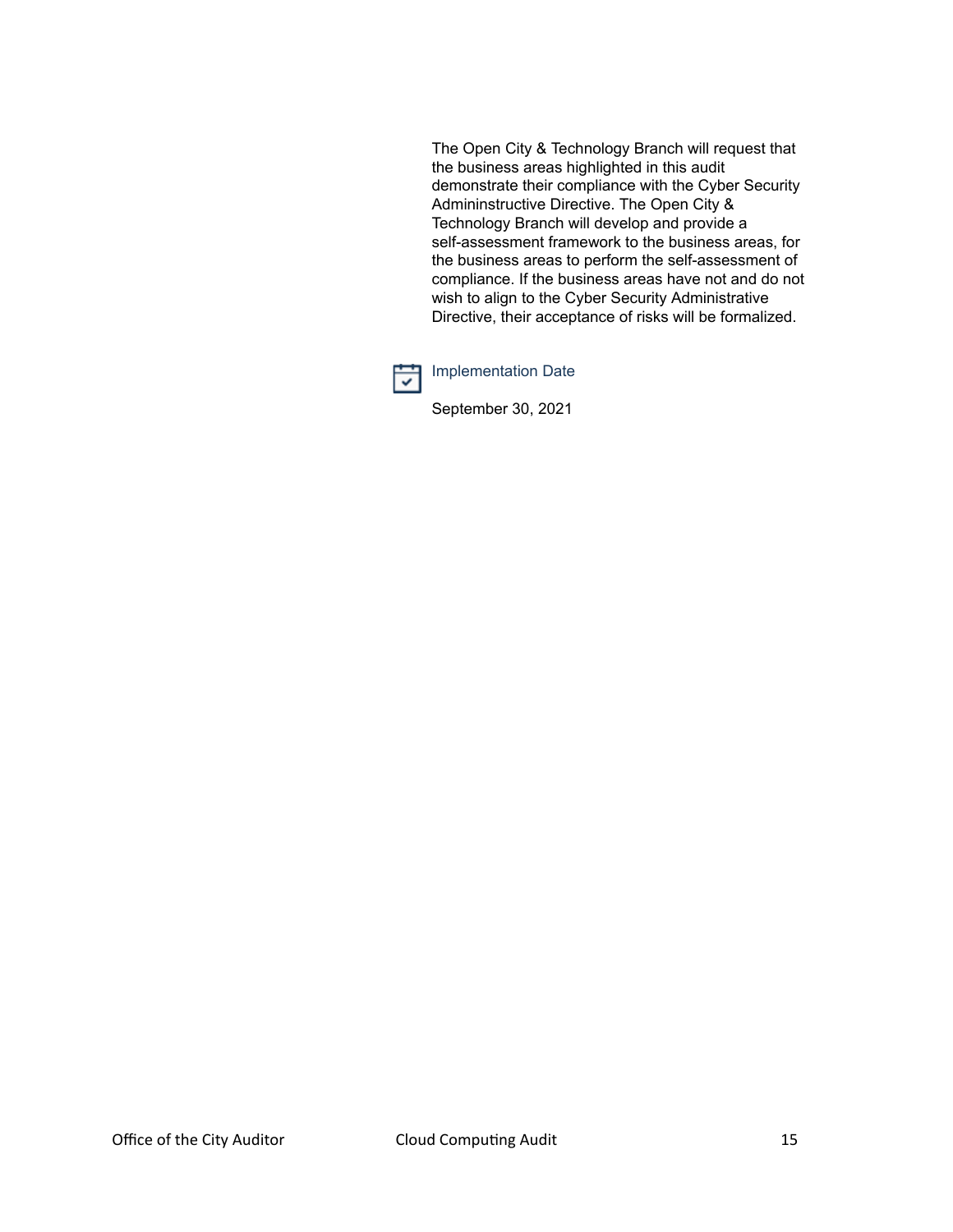

## <span id="page-16-0"></span>Conclusion

In this audit, we reviewed whether or not the City's cloud computing policies, or governance framework, are in line with best practices and whether there are any control deficiencies that could negatively impact the organization.

#### **Governance**

The governance framework in place relating to cloud computing, specifically the Cyber Security Administrative Directive and related standards and resource documents, are aligned with best practices.

One document within the framework was found to be outdated, although still valid, and there is potential for improved communication with business areas relating to awareness of the governing framework. Recommendations were made to address each of these issues.

#### **Control Effectiveness**

The cloud services that we reviewed in detail were implemented prior to the governance framework, meaning there was a lower expectation around business areas having followed policies related to pre-implementation controls.

Those services, however, should be complying with the governance framework as it applies to continued operation of the services. We made one recommendation to ensure that operation of the services comply with the framework, or that Branch Managers (as staff accountable for use of the services) have acknowledged and accepted any risks related to non-compliance.

This audit involved participation of staff from a number of areas within Administration, and we thank them for their cooperation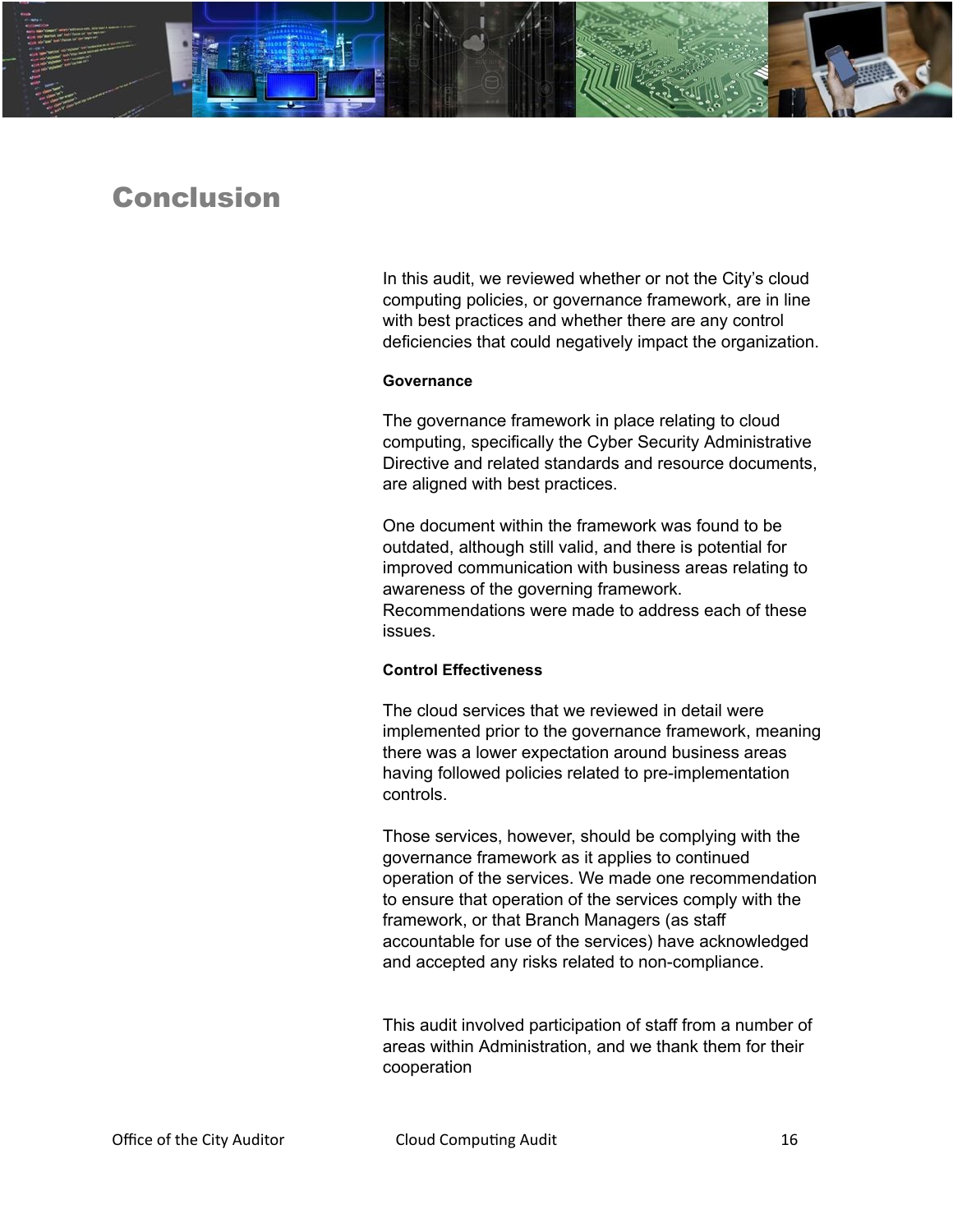

# <span id="page-17-0"></span>Appendix - Audit Scope

The City does not currently maintain a full listing of all cloud services in use by all of the business areas. As a result, we combined information from multiple sources to try to determine which services were in use.

Due to the way that our population was obtained, there was a limitation on the scope of our audit – we had to use a potentially incomplete population.

From a review of the population and an assessment of potential risks related to each, we selected ten cloud services to perform detailed control testing on.

| <b>Cloud Services Reviewed</b>                    |  |  |  |
|---------------------------------------------------|--|--|--|
| <b>File Sharing Service 1</b>                     |  |  |  |
| File Sharing Service 2                            |  |  |  |
| Video Surveillance Service 1                      |  |  |  |
| Video Surveillance Service 2                      |  |  |  |
| <b>Online Payment Processing Service</b>          |  |  |  |
| Customer Relationship Management Service 1        |  |  |  |
| <b>Customer Relationship Management Service 2</b> |  |  |  |
| <b>Online Form Building Service</b>               |  |  |  |
| <b>Newsletter Distribution Service</b>            |  |  |  |
| <b>Online Survey Management Service</b>           |  |  |  |

The City does not currently make use of any specific tools to monitor or control employee use of cloud services, meaning that our determination of potential usage was based on data from logs of internet access, with a focus on web addresses potentially relating to those cloud services.

We reviewed use of cloud services based on potential user access between January 9 and February 7, 2020. Current tools in place only capture 30 days' worth of internet access, meaning that our ability to determine actual user access was also limited. We were further limited by the fact that when users accessed websites via the internal Wi-Fi network, specific user accounts were not logged, meaning that more users could have been accessing cloud solutions than we were aware of.